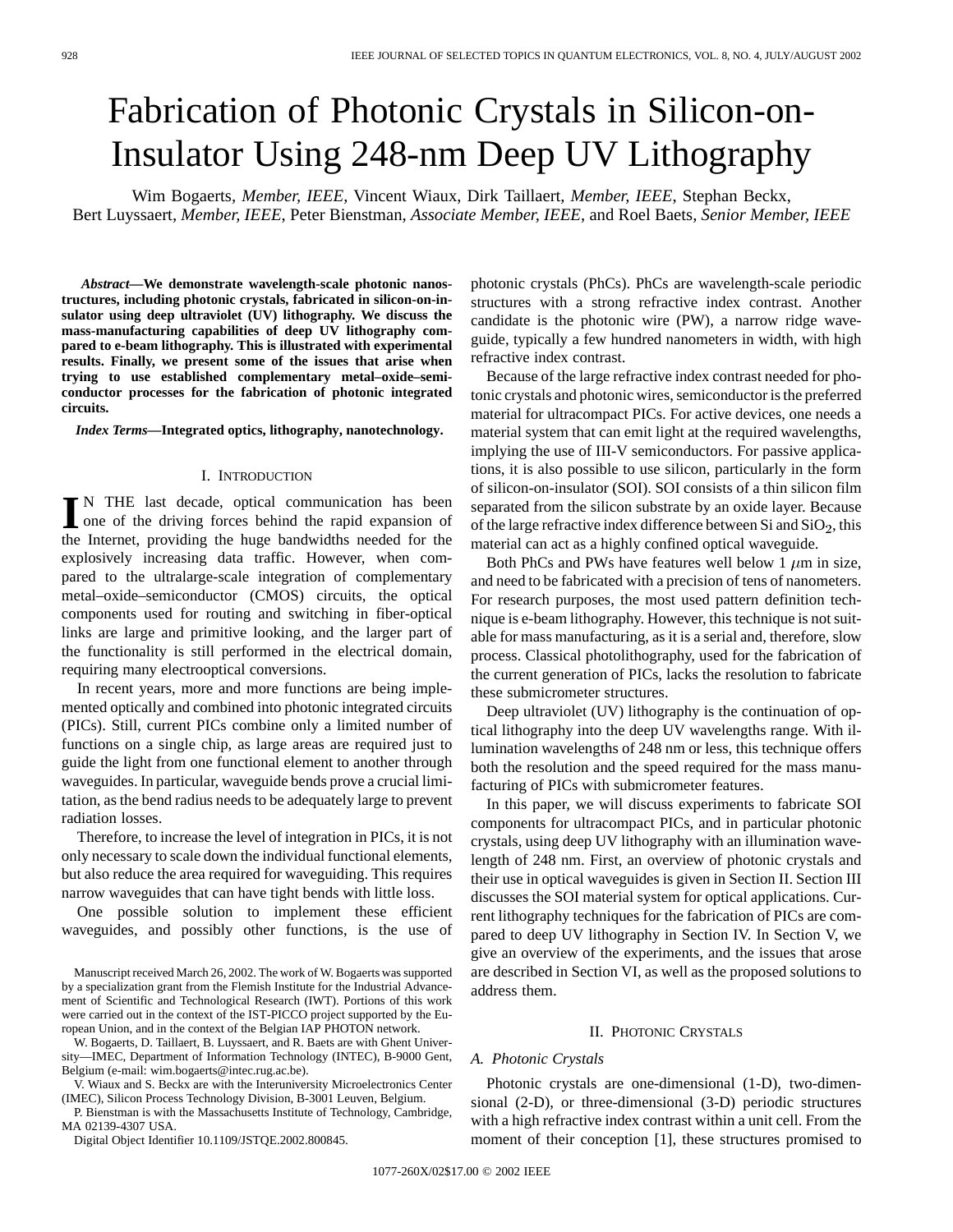

Fig. 1. Schematic drawing of a photonic crystal slab waveguide in silicon-on-insulator. The light is confined in the top silicon layer by total internal reflection, while horizontally it is confined by the photonic crystal holes.

scale down the size of optical components significantly. Their high refractive index contrast with wavelength-scale periodic modulation gives these structures strong diffractive properties, including photonic band gaps (PBGs). These are wavelength ranges in which the light is forbidden to propagate through the PhC. Because of the PBG, light will be bound to defects introduced in the crystal, like waveguides (line defects) or high- $Q$ cavities (point defects) [2]. When completely embedded in a photonic crystal, these structures can be completely lossless, allowing for short bends without radiation loss. In addition, photonic crystals can be very dispersive, being able to act as wavelength selective element [3].

An important condition for the emergence of a photonic bandgap is a sufficiently high refractive index contrast within a unit cell, typically 2–1. This sets a limit to the possible material systems for photonic crystals. For infrared and optical applications, the most promising material system is semiconductor. Not only does it have a high refractive index  $n$  (typically  $n > 3$ ), but it is also a suitable material for microfabrication.

#### *B. Photonic Crystal Slabs*

Photonic crystals can be made periodic in one, two, or three dimensions. 3-D photonic crystals control light in all directions, but because of their volumetric nature are hard to make for optical wavelengths. Alternatively, we can use a combination of a 2-D PhC with slab waveguide [4]–[6]. A schematic drawing of a waveguide in a 2-D photonic crystal slab made of a triangular lattice of air holes in semiconductor is given in Fig. 1. In these photonic crystal slab waveguides, light is controlled in plane by the photonic crystal made of holes or rods in high index material. Vertically, the light is confined in the high index layer of the slab by total internal reflection. Even though the confinement is not perfect, these structures have the advantage that they can be fabricated with existing high-definition lithography and dry etching techniques, as is discussed further.

Photonic crystal geometry is heavily dependent on the used polarization. For TE-like polarization (dominant electric field in the plane of the slab waveguide), the best photonic crystals consist of triangular lattice of air holes in high index materials. These holes should be superdense, i.e., the hole should be large compared to the interhole spacing. For TM-like polarization, one should use square lattices of high-index pillars in air [2]. In this paper, we will only discuss photonic crystals for TE-like polarization.

# *C. Out-of-Plane Scattering*

Unlike 3-D photonic crystals, 2-D photonic crystal slabs do not confine light perfectly. In the slab material, light is confined by the vertical index contrast, but this confinement is lost where the material has been removed, like in the air holes of Fig. 1. This lack of confinement can cause out-of-plane scattering of the light, resulting in unwanted loss of light in photonic crystal waveguides, cavities, or lattices.

The out-of-plane scattering losses are very much dependent on the choice of vertical layer structure. Simulations show that in layer stacks with a low vertical index contrast, like InP or GaAs–AlGaAs-based heterostructures, light will always couple to the radiation modes in the substrate, but this coupling is weak and results in only low or modest out-of-plane scattering losses [7]–[9]. This will be so for periodic structures, like photonic crystal waveguides, but also where the periodicity is broken, like bends or cavities.

For high vertical index contrasts, like in silicon-on-insulator (SOI), GaAs–AlO $_x$  or semiconductor membranes, light can be kept absolutely confined in periodic structures. It is therefore possible to make PhC-based waveguide that supports a fully guided Bloch mode and, therefore, is completely lossless [6]. However, when the periodicity is broken, losses can be higher than for low-index-contrast layers [8], [9].

Because of out-of-plane scattering losses, the choice of material system very much determines the possible applications. A high vertical index contrast is useful for large structures in which the periodicity is seldom broken, like long, straight waveguides. For waveguides with many bends and other components, a low vertical refractive index contrast might be preferable.

# III. SILICON-ON-INSULATOR FOR INTEGRATED OPTICS

## *A. SOI as a Slab Waveguide*

SOI was first introduced for CMOS applications to reduce the parasitary capacitance to the silicon substrate. However, it soon proved equally suitable for the purpose of guided-wave optics. SOI consists of a thin silicon layer separated from the silicon substrate by a layer of  $SiO<sub>2</sub>$ .

Because of the high index contrast between Si  $(n = 3.45)$  and  $SiO<sub>2</sub>$  ( $n = 1.45$ ), the top layer can act as an optical waveguide. Moreover, the vertical index contrast is high enough to support a guided Bloch mode in a photonic crystal waveguides.

The use of SOI as an optical waveguide is not a recent development. However, current PICs implemented in SOI use waveguides with large cores, with top Si layers of up to 10  $\mu$ m thick [11]. For our experiments, we used a top layer with a thickness of only 205 nm.

#### *B. Fabrication of SOI Wafers*

SOI wafers are typically fabricated using wafer bonding. For our experiments, we ordered wafers from SOITEC fabricated with the UNIBOND process. First a wafer is oxidized to create the buried oxide layer. Then hydrogen ions are implanted at a well-controlled depth, creating a Smart Cut. This wafer is then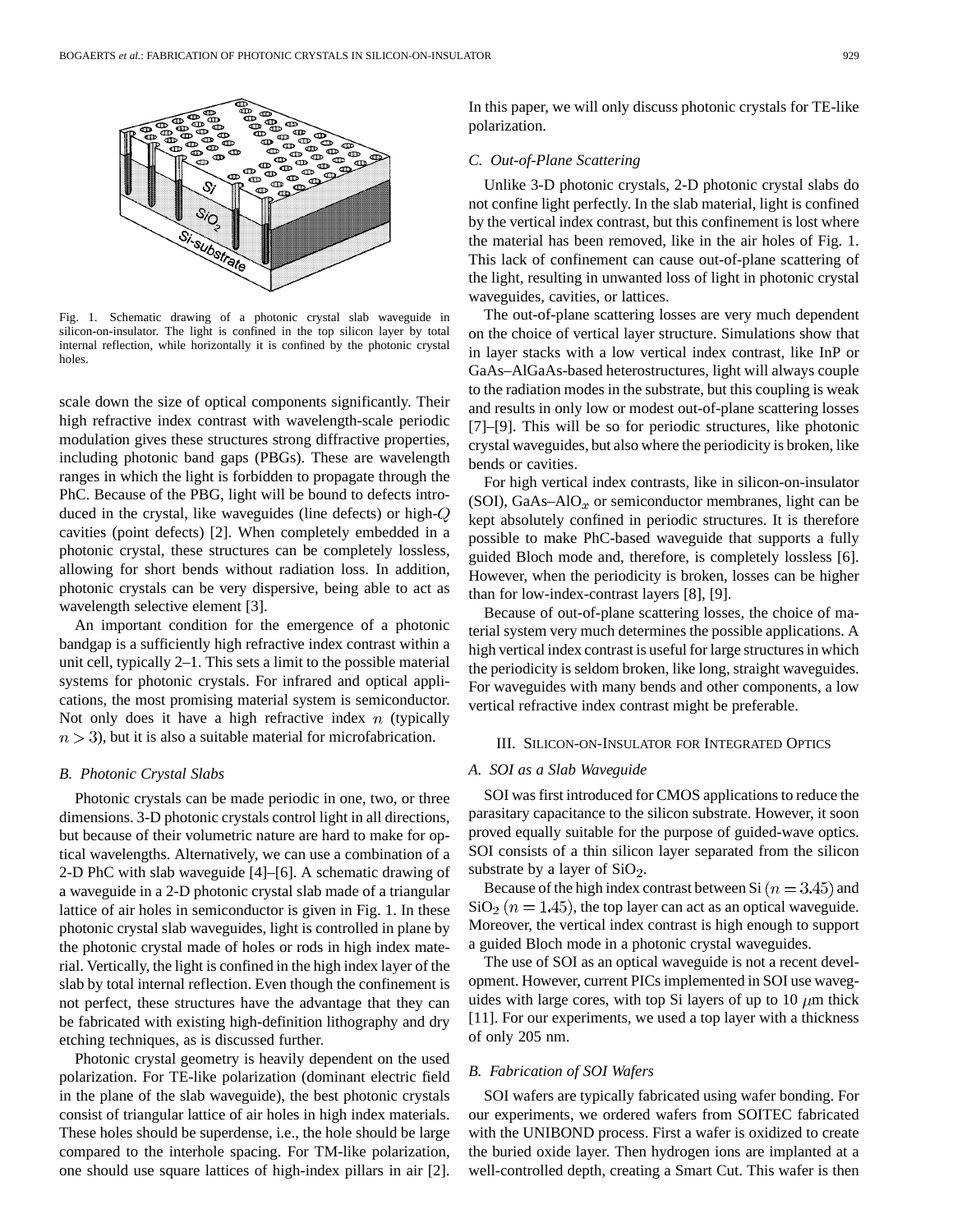

Fig. 2. Semi-log graph of the substrate loss in db/mm as a function of silica layer thickness for four different values of silicon layer thickness.

bonded to a clean Si wafer. Then the substrate of the first wafer is separated along the implanted Smart Cut, and then annealed and polished. For a more detailed description of the UNIBOND process, see [10] and [12].

For the first experiments, we used standard UNIBOND wafers with a buried oxide of 400 nm and a top silicon layer of 205 nm.

# *C. Substrate Losses*

With its high-index contrast, SOI is a good candidate material system for photonic crystal components. However, as the substrate is made out of the same high-index material as the optically guiding layer, part of the light will leak away through the cladding layer into the substrate. This loss sets an upper limit to the performance of any component in the material system. Therefore, it is important that the thickness of both the top Si layer as the buried oxide is chosen well, to keep leakage low while still keeping a single mode waveguide.

*1) Calculation Method:* We simulated the substrate loss of a TE mode in an SOI slab waveguide at a wavelength of 1.55  $\mu$ m using the mode expansion tool CAMFR [13]. Refractive indexes were obtained from [14]. To simulate the loss to the open substrate, perfectly matched layer (PML) absorbing boundary conditions were used.

*2) Substrate Loss:* Calculations show that losses due to substrate leakage decrease exponentially with increasing thickness of the oxide layer. Fig. 2 shows this loss expressed in dB/mm.

Also, the thickness of the top silicon layer has its effect on the substrate leakage. With increasing layer thickness light is better confined into the layer, resulting in a smaller tail in the substrate and a smaller leakage. The slab waveguide remains single mode for a silicon thickness up to 268 nm.

*3) Conclusion:* To keep leakage of light to the substrate negligible, an SOI layer stack with a thick buried oxide is required. The wafers used for the fabrication experiments discussed in this paper have only 400 nm of buried oxide. According to our calculations, this would give us a minimum loss of 6 dB/mm. For future experiments, a thicker oxide layer will be used.

#### *D. Material Choice*

Our choice for SOI as a base material was motivated by several factors. As already mentioned, SOI is a good material for optical waveguides. Moreover, with its high refractive index contrasts, it is possible to make photonic crystal waveguides that sustain guided Bloch modes. Another important factor is that SOI is available in 200-mm wafers, compatible with the IMEC processing facilities.

For these first experiments, we used off-the-shelf wafers from SOITEC, with a 400-nm buried oxide and 205 nm of top silicon. Because of the large substrate leakage of this layer structure, custom-made SOI wafers with a thicker oxide will be used for the final components.

# IV. LITHOGRAPHY FOR PHOTONIC CRYSTALS

#### *A. E-Beam Lithography*

Because of their submicrometer features and the need to control the feature size within tens of nanometers, conventional optical lithography is not suitable for pattern definition of these structures. Because of the need for high resolution, e-beam lithography is the most-used technique for research purposes and prototyping. This process, in which structures are written directly into photoresist with a focused electron beam, is capable of defining extremely small features. However, because everything is written in a serial way, the process is very slow and, therefore, not suitable for large volumes.

## *B. Deep UV Lithography*

For mass fabrication, a parallel process is needed that can print all patterns simultaneously. Optical lithography has always been the workhorse for this purpose, but it is limited by optical diffraction. Features reduced down to the size of the illumination wavelength become fuzzy or do not print at all. Therefore, the next generation of optical lithography employs excimer lasers with wavelengths in the deep UV, starting at 248 and 193 nm with research being conducted at 157 nm. At these wavelengths, it is possible to fabricate certain isolated structures with dimensions below 100 nm [15].

For periodic structures, like photonic crystals, optical lithography imposes a limit on the periodicity. The period of the smallest periodic structure that will still print is defined by the illumination wavelength divided by the numerical aperture (NA) of the lens system used [16]. With NAs of 0.6 or larger now common in high-end deep UV steppers, the smallest usable period for 248-nm lithography is therefore about 400 nm.

Because of the prohibitive acquisition and maintenance costs, deep UV lithography is rarely used for scientific purposes, but it is already widely adopted for commercial CMOS fabrication.

#### *C. CMOS Structures Versus Photonic Crystals*

Even though the use of deep UV lithography for the fabrication of electronic integrated circuits (ICs) is already widespread, the techniques optimized for CMOS cannot be ported to other fields in a straightforward way.

Structures used for photonic ICs are often different than those used for their electrical counterpart. This is also true for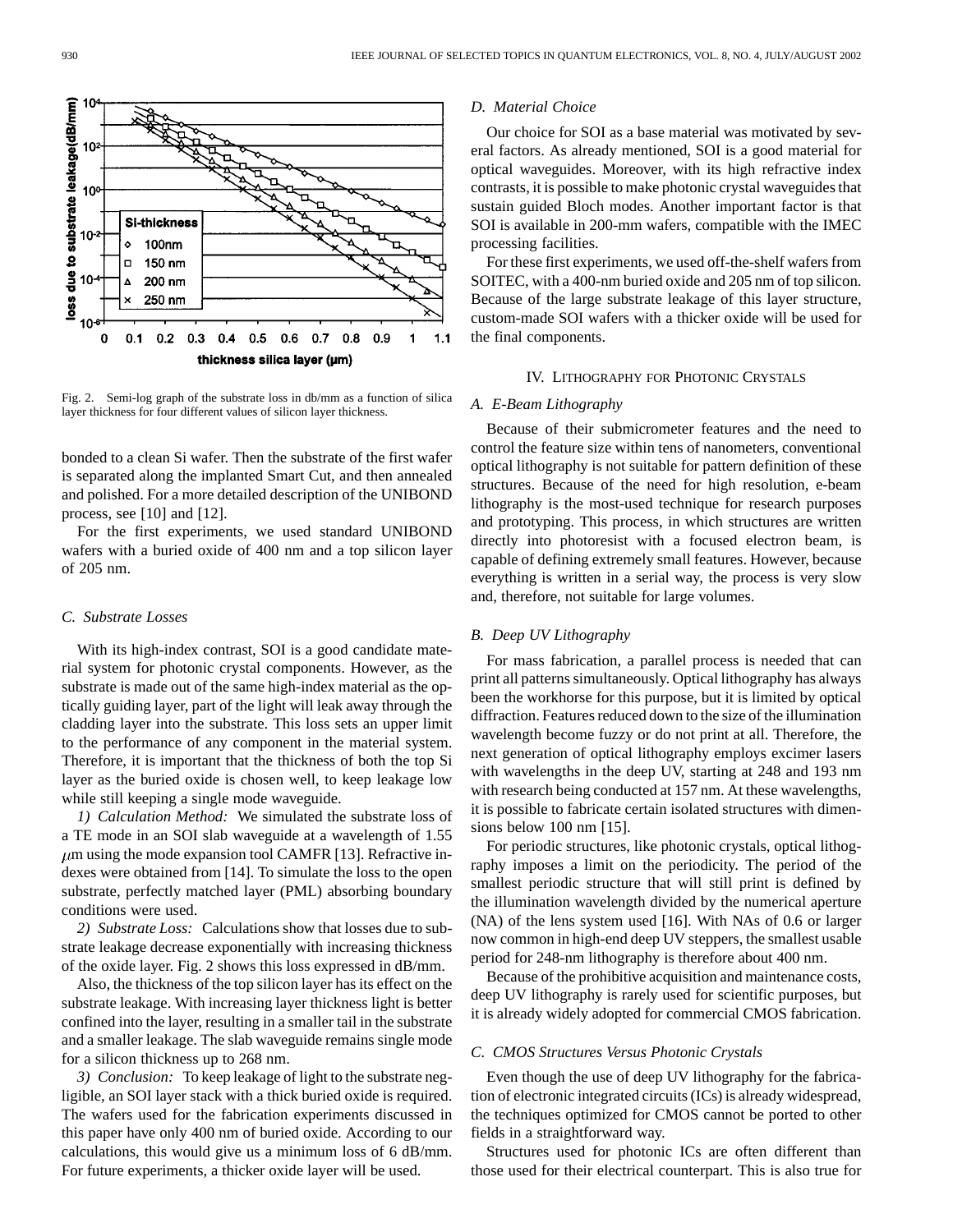photonic crystals. While the spacing between contact holes for CMOS circuits is never smaller than the hole itself, the holes in photonic crystal slabs are packed very close together.

Another difference is that for photonic ICs, it is sometimes necessary to fabricate very different structures in a single processing step. An example could be a ridge waveguide, consisting of a single line, coupling into a photonic crystal waveguide, consisting of a superdense array of small holes. For optimal alignment between these two waveguides, both should be printed together. However, the very different nature of both structures requires different exposure conditions for the lithography process.

## V. FABRICATION EXPERIMENTS

The fabrication was done at IMEC in Leuven, Belgium. Even though there is a large difference between CMOS structures and photonic crystals, the first lithography and etching experiments were performed using CMOS process evaluation masks with large arrays of densely packed contact holes in a square lattice. For further experiments on photonic crystals, a dedicated mask was designed.

## *A. Fabrication Process*

*1) Lithography:* The deep UV lithography facilities we used at IMEC for these experiments consist of an ASML PAS 5500/300 deep UV stepper with an illumination wavelength of 248 nm and a  $4 \times$  reduction factor from the mask to the wafer. The stepper uses 200-mm wafers and is attached to an automated wafer-processing track that handles resist coating, baking, and development.

The fabrication process is illustrated in Fig. 3. First, a 200-mm SOI wafer is coated with resist. For this purpose, we experimented with different thickness of Shipley UV3 resist. Before illumination, the resist is prebaked and a NFC antireflective coating is spun on top. Then the wafer is illuminated in the stepper. Before it is developed, the resist goes through a post-exposure bake. After development, the wafer is ready for etching.

*2) Etching:* The etching of the SOI wafer is done using a double etch recipe, in different chambers. There is no exposure to air when changing between the two etch chambers. The top silicon layer is etched using an ICP low pressure/high density etch system with a chemistry based on  $Cl_2-HBr-He-O_2$ . For the buried oxide, we used a dual frequency, medium pressure/medium density etch system with a  $CF_4$ -CHF<sub>3</sub> chemistry.

For the first experiments, the etching was evaluated on a-SOI wafers. These are wafers with a similar layer structure as the commercial SOI wafers we used, but the top silicon layer is replaced by a layer of amorphous silicon. These wafers can be fabricated in-house from ordinary silicon wafers. Although the a-SOI layer structure is different from crystalline SOI from the viewpoint of optical components, it has comparable etch properties at a substantially lower cost per wafer.

## *B. Dense Square Lattices*

The first lithography tests were carried out using a CMOS process evaluation mask with dense contact holes. The mask



Fig. 3. Fabrication process with deep UV lithography in SOI.

consists of square lattices of holes of various size and pitch, with spaces equal to the hole's diameter or larger. To make superdense lattices similar to photonic crystals, we overexposed these structures to print the holes larger, but with the same pitch.

We manufactured lattices with pitches from 400 to 600 nm, and using overexposure reached radius/pitch ratios of 0.25–0.35. For each target we had an adequate budget in both focus and exposure dose.

Etch tests on a-SOI wafers show holes with straight sidewalls in both the a-Si layer and the oxide layer, with no discernible discontinuities between the different layers. Sidewalls have little deviation from the vertical and show very little roughness. We also performed the same test on a standard SOI wafer. This showed similar quality of sidewall smoothness. Fig. 4 shows a top-down and a cross section of 300-nm holes with a pitch of 500 nm.

Even though these structures are not really photonic crystal, we can conclude that is possible to fabricate superdense, photonic crystal-like structures with deep UV lithography.

## *C. Superdense Triangular Lattices*

For further evaluations, a dedicated mask with photonic crystal structures was designed. This mask contains triangular lattices with various pitch and hole size, both for inspection in top-down view as cross section. It also contains some photonic crystal designs described in literature, where necessary adapted to the SOI layer structure [17], [18].

Lithography tests on these structures show well-defined resist patterns for the holes. Even as the holes on the reticle are defined as hexagons in a triangular lattice, they are rounded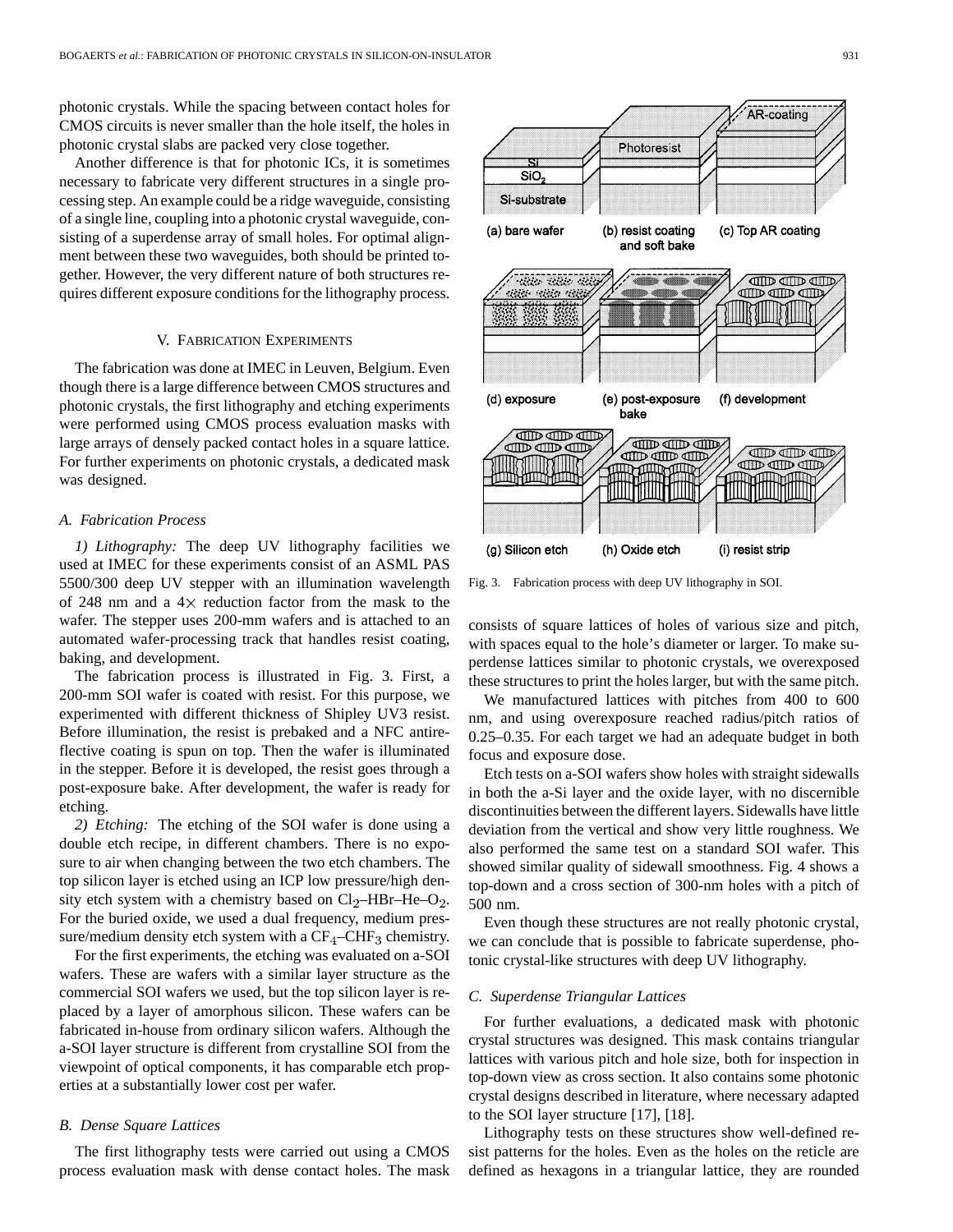

Fig. 4. Top–down view and cross section of etched holes in SOI. Pitch is 500 nm, hole size is 350 nm.

by the lithography process. For the various pitches hole diameters, the holes are very uniform throughout the lattice. Fig. 5(a) and (b) shows the resist patterns of a triangular lattice with 500-nm pitch and 300-nm holes. Fig. 5(d) shows a photonic crystal waveguide with 460-nm pitch and 280-nm holes together with a narrow incoupling waveguide. Only for the extremely dense (radius/pitch  $> 0.4$ ) holes the resist between the holes is broken down. This is mainly due to the strong effect of sidelobes from the hole's image in the resist. An example is given in Fig.  $5(c)$ .

## VI. LITHOGRAPHY ISSUES

Although these first experiments are promising for the fabrication of photonic ICs with deep UV lithography, there are some issues that need to be addressed. A common problem in dense structures is proximity effects: the shape and size of a structure is changed with the presence or absence of a neighboring structure. Secondly, the various structures on photonic ICs each require different lithography conditions to print on target.

#### *A. Optical Proximity Effects*

*1) Principle:* Photonic crystals are superdense periodic structures with feature sizes close to the illumination wavelength. This causes neighboring holes to interfere with each other during lithography. Because of this, holes in a photonic crystal may interfere constructively and print larger or interfere destructively and print smaller than solitary holes. In uniform lattices, this effect is not noticeable, as the illumination energy will be chosen to print the holes in the lattice on target. However, at the boundaries of the lattice, or near defects like a waveguide or cavity, some holes lack neighbors and will therefore print differently than their counterparts in the bulk of the lattice. This phenomenon is described as optical proximity effects (OPE).



Fig. 5. Resist patterns of superdense holes in a triangular lattice. (a), (b) Pitch =  $500$  nm, hole diameter =  $300$  nm. (c) Pitch =  $500$  nm, Hole Diameter  $= 430$  nm, resist channeling between holes. (d) Photonic crystal waveguide, Pitch = 460 nm, Hole diameter = 280 nm.



Fig. 6. Exaggerated illustration of OPEs. Although the holes on the reticle are all of the same size (a), the holes in the bulk of the lattice print different than the holes near the waveguide (b), so to correct for this OPC should be added to the mask (c).

To correct for OPE, the features on the mask should be altered. This is illustrated in Fig. 6. Holes near a lattice defect are printed smaller and are, therefore, enlarged on the mask. It is evident that a good understanding of the OPE is necessary to design the structures with optical proximity correction (OPC).

*2) Effect in Superdense Lattices:* The denser the structures and the smaller the pitch, the stronger the optical proximity effects become. Fig. 7 shows the optical proximity effects for a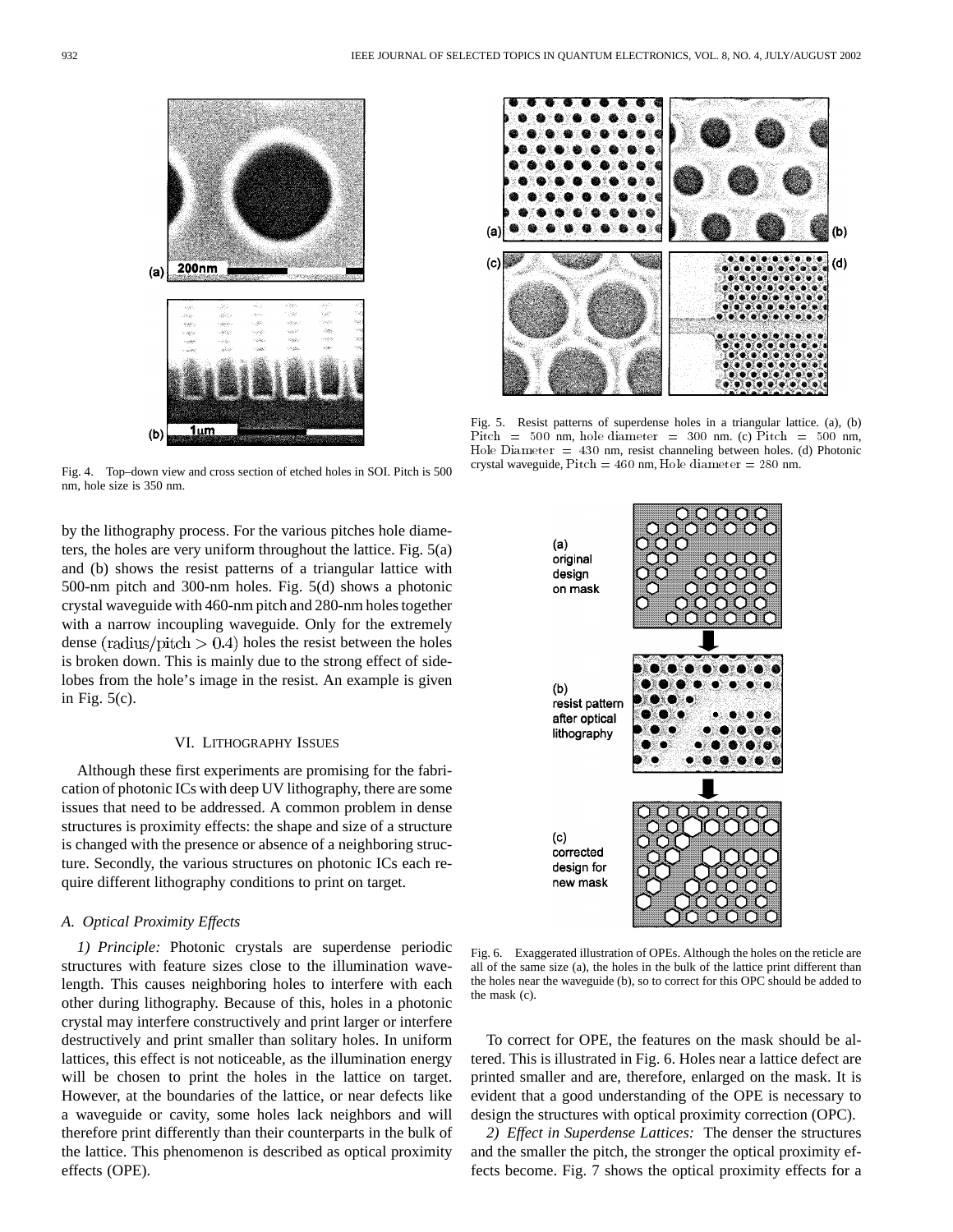

Fig. 7. Measurement of OPEs: 530 nm pitch. Although not noticeable on first sight, the holes in the corners are 70 nm smaller than the holes in the bulk of the lattice.

lattice with a relatively large pitch of 530 nm, but with holes targeted at 420 nm. In this case, border holes print 40 nm smaller than the hole in the bulk, while the hole in the inner corner prints 70 nm smaller.

Because the functionality of most photonic crystals is determined by the defects like waveguides and cavities, the control of the hole size near the defects is of the utmost importance. Therefore, the new mask structures were included to study the effect of OPE in photonic crystals in more detail and determine the necessary OPC for a variety of situations.

# *B. Line-Hole Bias*

A difference between CMOS structures and PICs is that for CMOS lithography, structures on a mask are always very similar. Contact holes are never printed in the same step as lines. Therefore, the lithography process can be tailored for each type of structures individually. For many PICs, most structures with very different geometries are on the same level of the chip, and are preferably printed together. This is no problem for components that are much larger than the illumination wavelength, but not so for the wavelength-scale features of photonic crystals and photonic wires. Small holes generally need a much higher illumination dose-to-target than a narrow line a few hundred nanometers in width. This means that at the dose-to-target of a photonic crystal, a photonic wire will print much narrower, or even disappear completely. This is generally true for small features against a light background. Fig. 8 gives the width of a narrow line after lithography as a function of the design line width when printed at the dose-to-target for a photonic crystal with 500-nm pitch and 300-nm hole diameter. Also, the incoupling waveguide in Fig. 5(d) is printed almost 50 nm narrower than designed.

To correct for this problem, the lithography should target the features with the highest exposure dose (e.g., small holes), while a bias should be applied on the mask to the features that need less energy to print on target.

## VII. CONCLUSION

First experiments show that deep UV lithography has the potential for the mass fabrication of ultracompact photonic ICs based on photonic crystals or other wavelength-scale features.



Fig. 8. Measurements of line-hole bias. Resist line width as a function of design line width of a narrow line when printed at the dose-to-target of a superdense triangular lattice (500-nm pitch, 300-nm hole size). The dashed line indicates features printed on target.

Lithography and etching experiments with photonic crystals in silicon-on-insulator showed well-defined holes with very little edge roughness.

However, because photonic integrated circuits often contain features with a variety of geometries, and features unlike any features used in CMOS, processing rules valid for a CMOS structures cannot be applied in a straightforward way. Additionally, different features requiring different exposure conditions should be biased on the mask to print on target together.

The dense nature of photonic crystals also gives rise to optical proximity effects. Interference between the images of the individual holes changes the size of the holes. Due to this, holes that lack one or more neighbors will print different. To correct for this, optical proximity corrections should be applied on the mask at the design stage.

Summarized, we can say that deep UV lithography is a good candidate to provide mass-manufacturing capabilities to the world of ultracompact photonic ICs.

## ACKNOWLEDGMENT

The authors would like to thank D. Vangoidsenhoven for the wafer exposures, R. de Ruyter and J. Mees for their work on the mask design, and P. Bienstman for his work on the CAMFR software.

#### **REFERENCES**

- [1] E. Yablonovitch, "Inhibited spontaneous emission in solid-state physics and electronics," *Phys. Rev. Lett.*, vol. 58, pp. 2059–2062, 1987.
- [2] J. D. Joannopoulos, *Photonic Crystals—Molding the Flow of Light*. Princeton, N.J.: Princeton Univ. Press, 1995.
- [3] H. Kosaka, T. Kawashima, A. Tomita, M. Notomi, T. Tamamura, T. Sato, and S. Kawakami, "Superprism phenomena in photonic crystals: Toward microscale lightwave circuits," *J. Lightwave Technol.*, vol. 17, pp. 2032–2038, Nov. 1999.
- [4] H. Bénisty, C. Weisbuch, D. Labilloy, M. Rattier, C. J. M. Smith, T. F. Krauss, R. M. De La Rue, R. Houdre, U. Oesterle, C. Jouanin, and D. Cassagne, "Optical and confinement properties of two-dimensional photonic crystals," *J. Lightwave. Technol.*, vol. 17, pp. 2063–2077, Nov. 1999.
- [5] T. F. Krauss *et al.*, "Two-dimensional photonic-bandgap structures operating at near infrared wavelengths," *Nature*, vol. 383, pp. 699–702, 1996.
- [6] S. G. Johnson, S. H. Fan, P. R. Villeneuve, J. D. Joannopoulos, and L. A. Kolodziejski, "Guided modes in photonic crystal slabs," *Phys. Rev. B*, vol. 60, pp. 5751–5758, 1999.